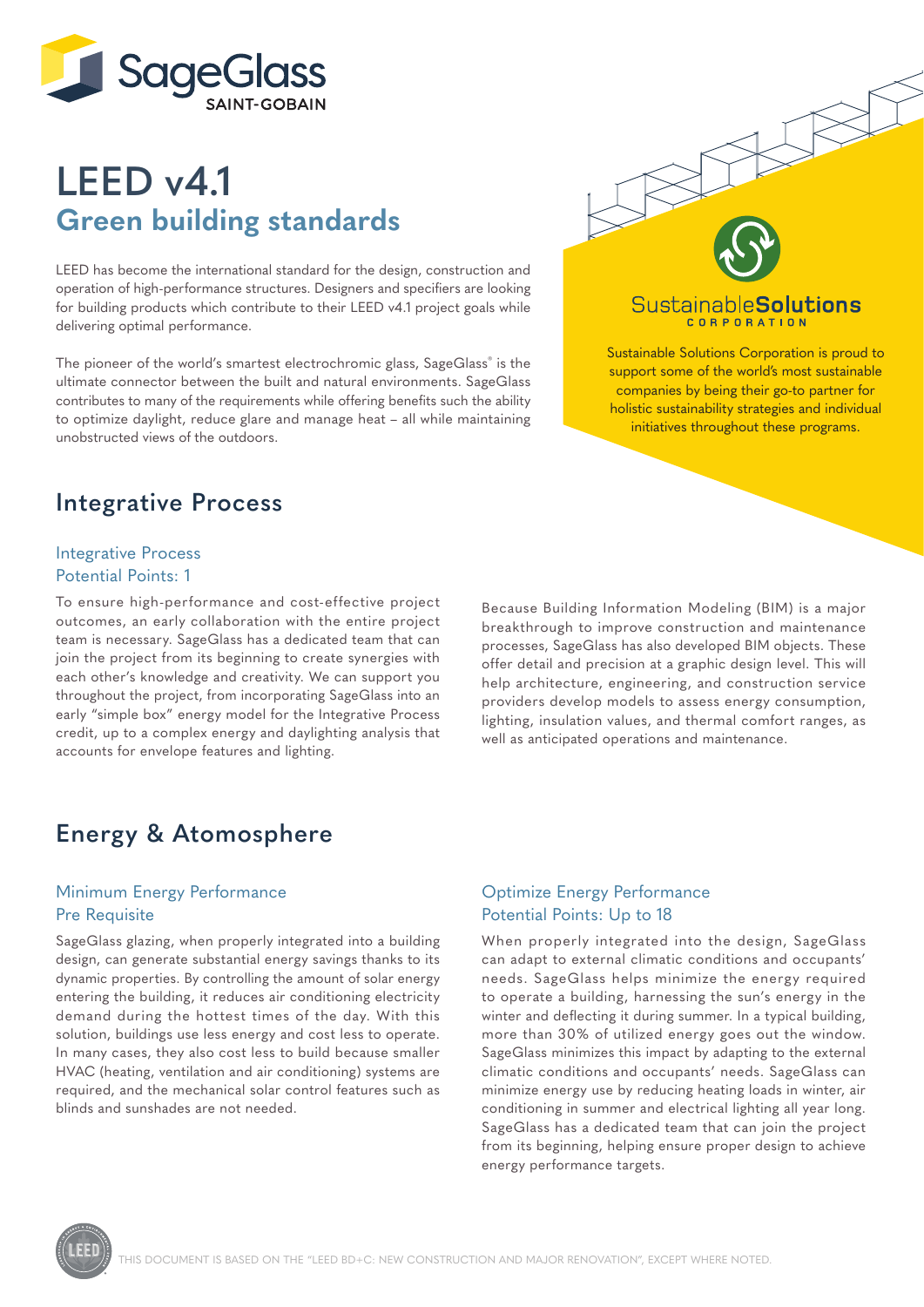#### Building Life-Cycle Impact Reduction (Option 4 – Whole Building Life-Cycle Assessment) Potential Points: 4

To follow the stringent environmental standards of its holding company, Saint-Gobain, SageGlass has gone through a Life Cycle Assessment process. The results of this LCA are available under an Environmental Product Declaration (EPD) verified by an independent third party. Experienced practitioners can use information from this EPD in place of default data in a whole-building life cycle assessment model.

### Building Product Disclosure and Optimization - Environmental Product Declarations Potential Points: Up to 2

Sharing the goals of the Saint-Gobain Group regarding Environmental, Health & Safety topics, SageGlass has gone through a Life Cycle Assessment process, the results of which are available under an Environmental Product Declaration compliant with international standards as required by LEED and verified by an independent third party. In addition to measuring our impacts, SageGlass has worked hard to reduce our footprint over the years. We have reduced electricity consumption by 75% and natural gas by 60% per square meter of product, providing a pathway for Option 2 optimization. For more information, please review the LCA Optimization section in our EPD.

### Building Product Disclosure and Optimization – Material Ingredients Potential Points: Up to 2

SageGlass has completed a Health Product Declaration (HPD) with materials/health hazard disclosure down to 100 parts per million (0.01%). Health Product Declarations can be accessed via the HPD Collaborative's Public Repository. SageGlass also has completed a Declare label that is Red List Approved as an alternative pathway to meeting this credit.

# **Additional Information to support your documentation**

# Building Product Disclosure and Optimization - Sourcing of Raw Materials

Every year, Saint-Gobain publishes its Corporate Social Responsibility report, which is based on the GRI (Global Reporting Initiative) framework. In this report, Saint-Gobain details its environmental policy, including supply chain subjects. Note that CSRs like these are not currently applicable within LEED.

# Construction and Demolition Waste Management

SageGlass is custom-designed for each project, reducing construction waste to just packaging materials. These packaging materials used for protection purposes during delivery are mostly made of cardboard, cork, plastic or wood and are recyclable in many areas, allowing for diversion from landfill.

# Did You **Know?**

Daylight is the source of life and essential to our **well-being, development and health**. A recent study by neuroscientists suggested that office workers with windows received 173% more white light exposure during work hours, and **slept an average of 46 minutes more** per night.

SOURCE: World Green Building Council: Health, Wellbeing & Productivity in Offices, The next chapter for green building